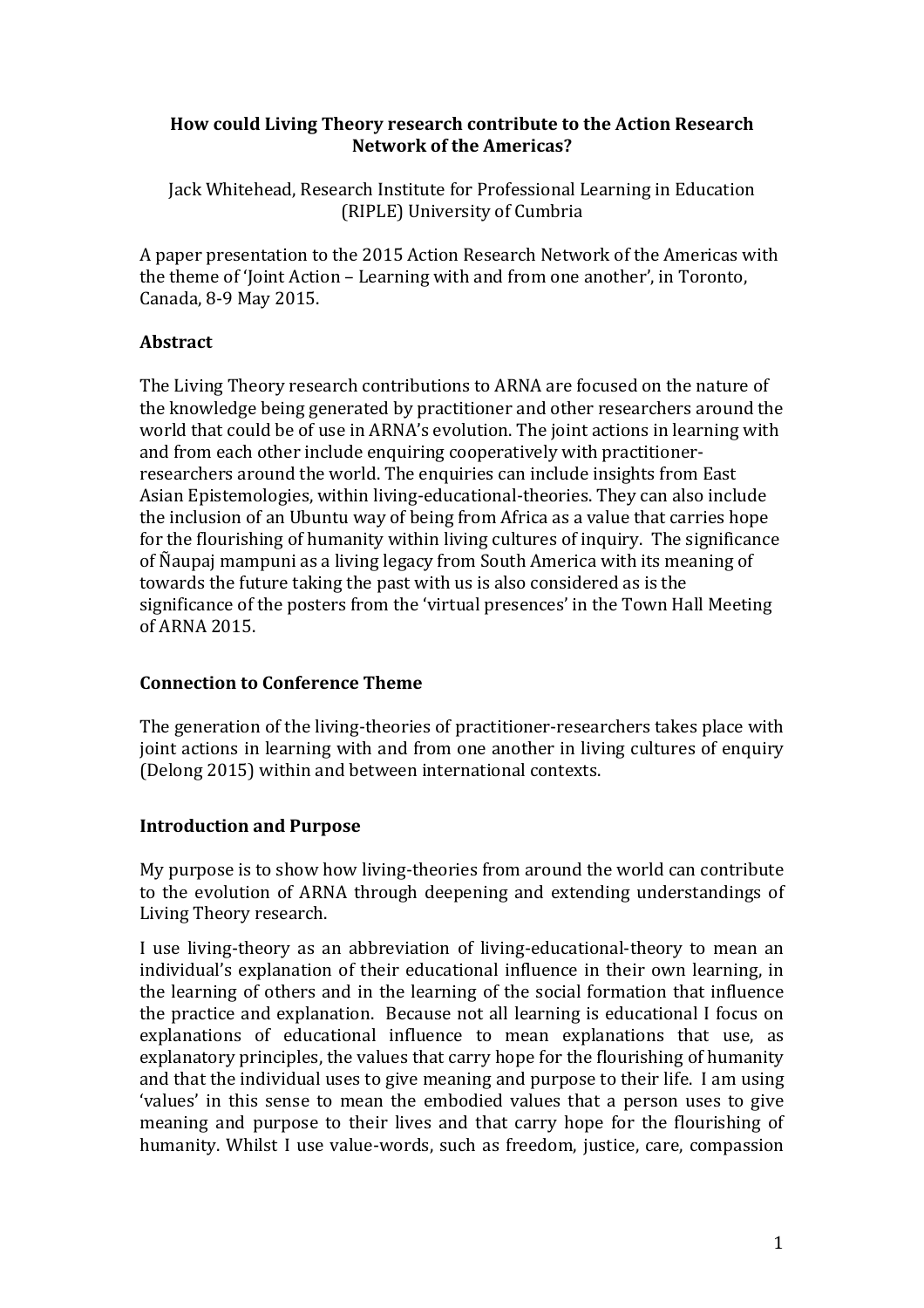and respect, I use these words to help me to communicate the meanings of the embodied expressions of values as these are clarified and evolve in practice.

The distinction between a living-theory and Living Theory research is important because of important differences in meaning. I am thinking of differences in expressions of meaning through concepts and expressions of meaning in the embodied lived experience of practitioners. Conceptual principles can distinguish Living Theory research as a paradigmatic activity. I mean this in the sense that such research can be recognised to be within a conceptual framework. However, no living-theory can be defined by the conceptual framework of Living Theory research. This is because each living-theory is unique. Each makes an original contribution to educational knowledge. The originality is in the unique constellation of values and understandings that constitute who the individual is, together with their unique and creative responses to their biographical and sociohistorical and socioculture contexts. Hence the important distinction between a living-theory and Living Theory research.

I am suggesting that the inclusion of the values that carry hope for the flourishing of humanity, within the living-theories of practitioner-researchers, could be part of each individual's creative response to economic rationalism and globalisation. I am thinking here of the economic rationality that can lead to devaluation and de-moralisation. and reduced what is important in being human, to economic criteria (McTaggart, 1992, p. 50).

I am thinking of a creative response that insists on including a form of accountability and self-evaluation that is based on living as fully as one can the values that carry hope for the flourishing of humanity. This is not to deny the importance of economic well-being. It is in fact to recognise the importance of economic well-being, whilst resisting the imposition of economic rationality, as if this is the only value in what matters in being human. In my experience, a capacity to remain open to dialogue and to understanding others, whilst being influenced by economic rationality is necessary to deepening and extending the influence of educational processes in the second decade of the  $21<sup>st</sup>$  Century.

I am thinking here of the educational processes of extending and deepening an individual's explanation of their educational influence as they enquire into the implications of asking, researching and answering questions of the kind, 'How do I improve what I am doing in my particular context?' This extension and deepening could include the integration into one's living-educational-theory of insights drawn from the knowledge of other people and cultures. For instance, Inoue  $(2012; 2014)$  brings into his work ideas from psychology, action research and non-Western cultures.

Another idea that could be brought into Living Theory research is the African, relational way of being of Ubuntu. An English translation of 'I am because we are" is often used to emphasise the relationally dynamic nature of Ubuntu. I am suggesting that Living Theory researchers with Afro-Caribbean heritage, such as Charles  $(2007)$  and Phillips  $(2011)$ , with their explicit valuing of Ubuntu in their living-theories have shown how these ideas could be brought into the Action Research Network of the Americas. Nelson Mandela has given more details of Ubuntu: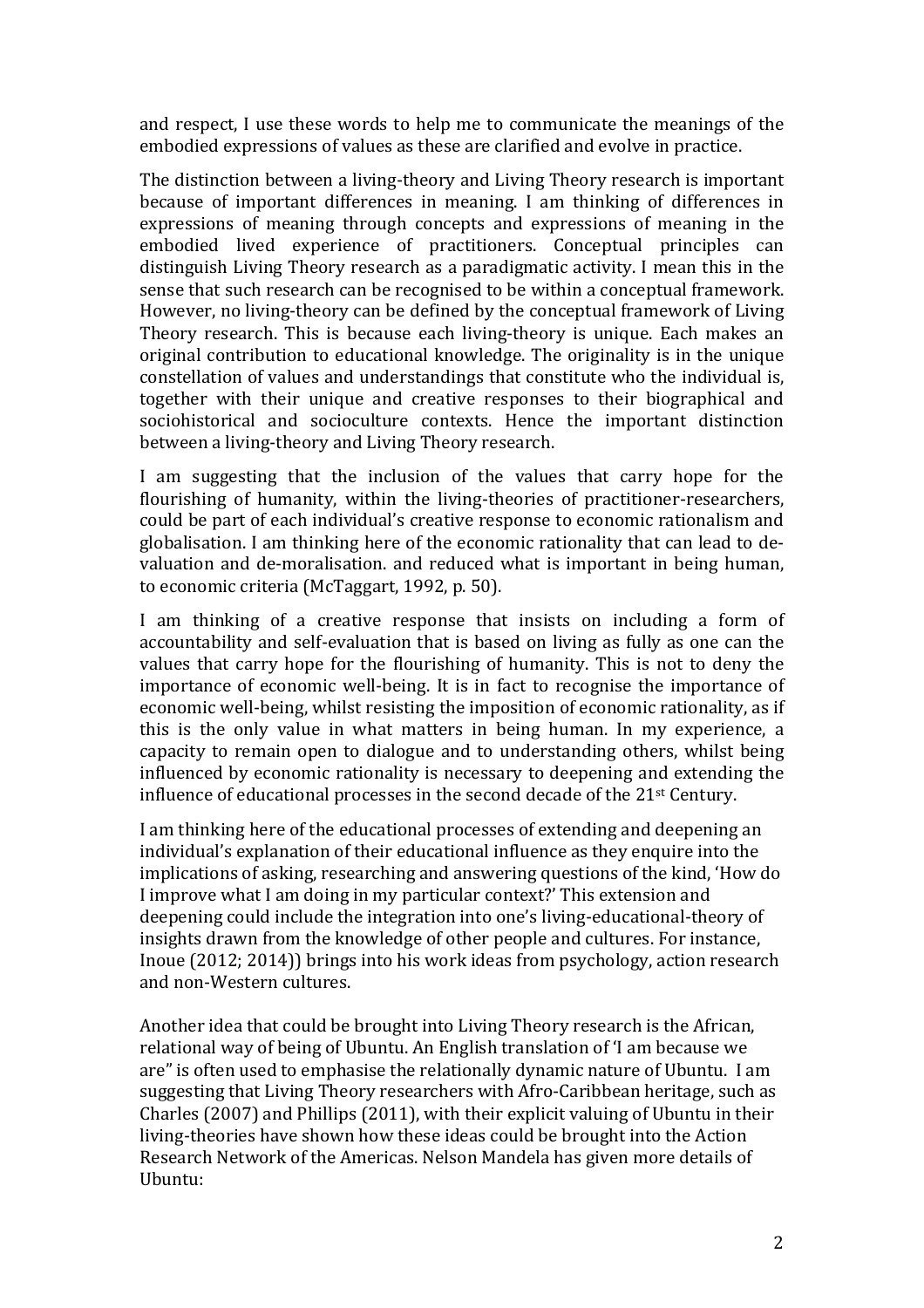

https://www.youtube.com/watch?v=HED4h00xPPA

I am suggesting that we use i~we and i~we~I, as the nomenclature for communicating this quality of relationship of Ubuntu with  $\sim$  to emphasize the mutual influence of the 'I' and the 'We'. The mutual influence is important because as well as 'I am because we are', 'We are because I am'. This mutual influence can be represented as  $i$ ~we~i:

The self that is researched is not an egotistical 'I' but a self that is distinct, unique *and* relational. A sense of self is similar to that expressed by an African sense of Ubuntu often communicated in the phrase, 'I am because we are', together with the phrase 'We are because I am'. We represent this as 'i~we~i'. We use 'i' and 'we' to point to a relationship where individuals and collectives are neither subordinated nor dominant but exist in an inclusive, emancipating and egalitarian relationship. We use  $\sim$ to stand for living-boundaries (Huxtable, 2012): trustworthy, respectful, co-creative space, where individuals, collectives and the complex worlds of practice, knowledge and socio-historical cultures they inhabit and embody, touch. (Huxtable and Whitehead, 2015, p. 1)

A further idea that could be brought into Living Theory research was introduced by Fernando Galindo during a sabbatical from his University in Boliva, at the University of Bath. Fernando introduced the Inca expression of Naupaj mampuni as a living legacy from South America with its meaning of towards the future taking the past with us. This idea is embodied in Quechua, the language of the Inca's now spoken in Bolivia, Peru, Ecuador, Columbia and Argentina. This idea could be particularly relevant to the development of the Action Research Network of the Americas, with the recognition of the importance of indigenous knowledges in generating the future of ARNA.

The paper is organised in terms of:

1) Rationale and Theoretical Framework

2) Data and Sources of Evidence and Analysis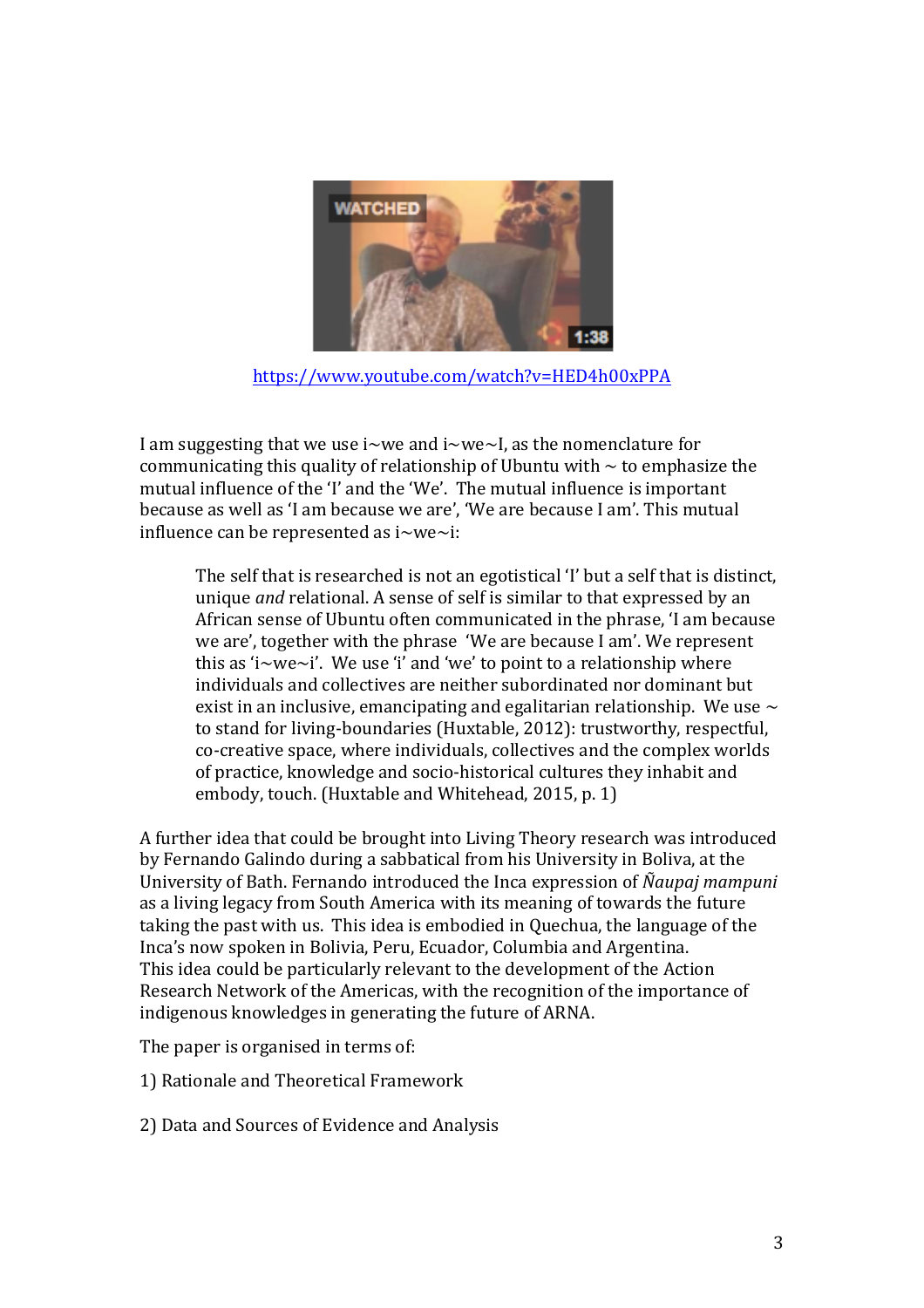### 3) Findings, Conclusions, Reflections

## **1) Rationale and Theoretical Framework**

## i) Rationale

The rationale is focused on the need to include and go beyond the important clarification and establishing the academic legitimacy of the knowledge being generated by educational action-researchers. These contributions to knowledge are significant in the epistemological terms of the units of appraisal, standards of judgment and logics of the explanations of educational influences in learning.

This paper recognises the importance of this clarification and legitimacy within the rationale of this paper that is focused on researching the spreading influence of Living Theory research. At the heart of this influence is enhancing the flow of values and understandings that are contributing to the flourishing of humanity.

### ii) Theoretical Framework

The idea of a theoretical framework can be used to provide foundational principles for researchers from different traditions of scholarship and enquiry. My initial introduction to educational theory between 1968-70 was on the Academic Diploma Course at the Institute of Education of London University. The theoretical framework that underpinned this course was that educational theory was constituted by the disciplines of the philosophy, psychology, sociology and history of education. A mistake in this approach was recognized by Paul Hirst, one of its main proponents, when he wrote that the disciplines approach to educational theory held that the practical principles used by practitioners to explain their educational influences were at best pragmatic maxims that had a first crude and superficial justification in practice that in any rationally developed theory would be replaced by principles with more theoretical justification. In acknowledging this mistake, Hirst acknowledges that:

... rationally defensible practical principles, must of their nature stand up to practical tests and without that are necessarily inadequate. (Hirst, 1983, p. 18)

The idea of a theoretical framework in a traditional view of knowledge, usually involves a conceptual framework with methods of validation. Explanations of an individual's educational influences in learning are to be 'derived' from the abstract, general principles in a theory. I am making the contentious claim that no theoretical framework of this kind can generate a valid explanation for my (or your) educational influences in your own learning, in the learning of others and in the learning of the social formations in which the practice is located. If I am correct, it has profound implications for what counts as an educational theory. In 1985 I put forward the idea of a living form of educational theory and then in 1989 formalized this into the idea of an individual creating their own livingeducational-theory.

The theory is constituted by the practitioners' public descriptions and explanations of their own practice. The theory is located not solely within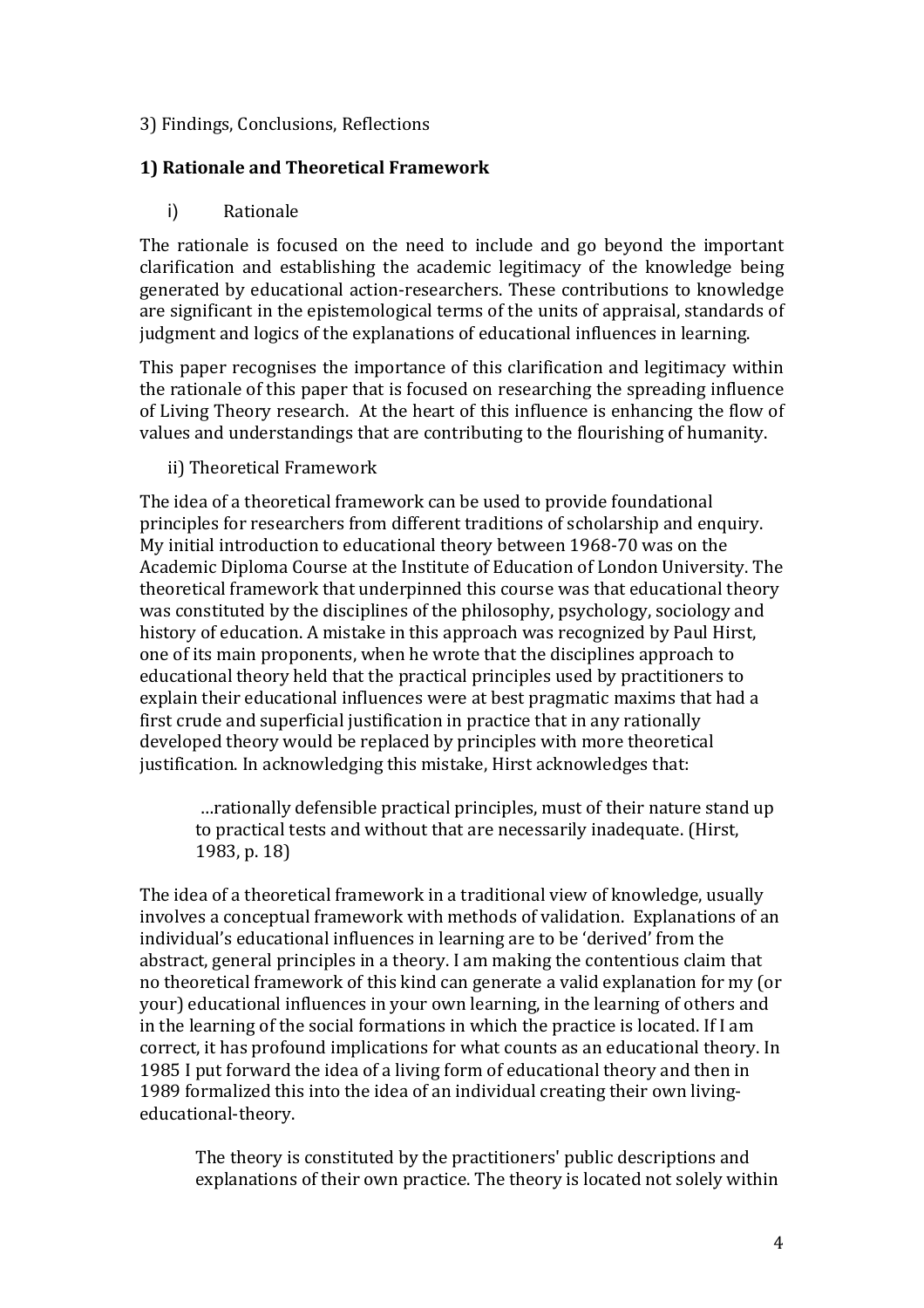these accounts but in the relationship between the accounts and the practice. It is this relationship, which constitutes the descriptions and explanations as a living form of theory. In being generated from the practices of individuals it has the capacity to relate directly to those practices. (Whitehead, 1989)

The notion of a living form of theory – that is one that evolves – can differ from a living-theory. A living-theory is distinguished by an individual's ontological and relational values that are clarified as they emerge and evolve in practice. The creation of such living-theories are not implicit within an action research methodology. Original contributions to knowledge cannot be made, simply by applying a methodology. A Living Theory researcher goes beyond methodological limits in the generation of original contributions to knowledge. The researcher's unique constellation of values form the explanatory principles in an explanation of influence and the living standards of judgment that are used to evaluate the validity of the contribution to educational knowledge.

Living Theory researchers can draw insights from action research, such as the use of action-reflection cycles, but a Living Theory researcher must transcend the methodological limits of action research in generating an original contribution to educational knowledge.

I have clarified a distinction between Living Theory research and a livingeducational-theory, as I describe in the introduction.

Rather than a traditional notion of a 'theoretical framework' that is static I prefer a notion of a 'framing' that is relational and dynamic. This is not to deny the importance of the theoretical frameworks of traditional forms and fields of knowledge. Insights from these are included within a living-educational-theory but I am claiming that none of the conceptual frameworks of these theories, either individually or in any combination can generate a valid explanation of the educational influence of an individual. My claim is that such a valid explanation requires the individual to generate their own explanation, drawing insights from the theoretical frameworks of traditional forms and fields of scholarship and theory.

For example Inoue's (2012, 2015) theoretical framework can provide a rationale for integrating insights from East Asian Epistemologies into Western traditions of action research with Whitehead's (2014) ideas on enacting educational reflexivity contributing to the theoretical framing of a Living Theory researcher.

In Mirrors of the Mind, Inoue (2012) introduces Western readers to the language of East Asian Epistemology through the meanings of  $Ba - a$  communicate space for co-developing a new understanding; **Kizuki** as a path to embrace mindfulness in our lives, for new world views; **Omoi** as an integrated form of feeling, thinking and passion developed by going through challenges and collective experiences; **Takumi** as a skill that involves deep wisdom on how to do things well in a professional practice; **Kizuna** as an enduring bond between people; **Chi** is the energy that sustains your life or the life force that motivates you to act in the world.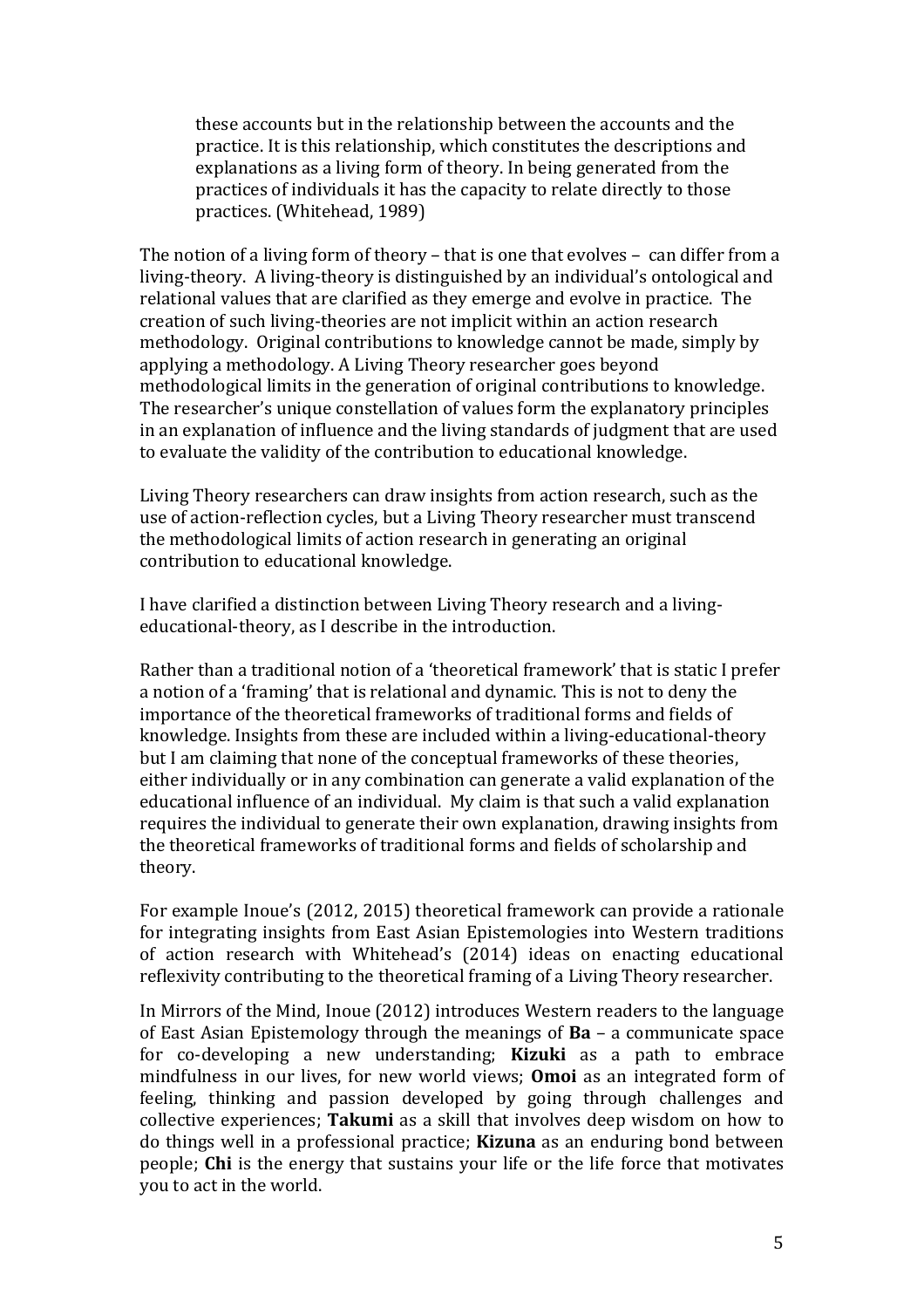Another example of integrating traditional theoretical frameworks would be the inclusion of a process of validation derived from Habermas' (1976) ideas in a validated explanation of educational influence in learning. In his work on communication and the evolution of society, Habermas claims that we make four validity claims in reaching an understanding with each other related to comprehensibility, truth, rightness and authenticity. My creative response to these ideas has been to advocate and use validation groups of between  $3-8$ people in a process of democratic evaluate that responds to questions that are focused on draft explanations:

- i) How could I improve the comprehensibility of my explanation?
- ii) How could I strengthen the evidence I use to justify my assertions or claims to know?
- iii) How could I deepen and extend the sociohistorical and sociocultural understandings that influence my practice and explanations?
- iv) How could I enhance the authenticity of my explanation to show that I am living my espoused values as fully as possible?

# **2) Data and Sources of Evidence and Analysis**

i) Data

The distinction I make between data and evidence is that data is information whilst evidence is constituted by data that is used in making a claim to know something. It may be confusing to say that the same resource can be used as data, as evidence and as a source of analysis, but here is how it can be done.

The data drawn on this paper include:

- The living-educational-theories published in the Educational Journal of Living Theories between 2008-2014 at http://ejolts.net
- Over 50 living-theory masters and doctoral degrees legitimated in various academics throughout the world between 1996-2014 at: http://www.actionresearch.net/writings/mastermod.shtml and http://www.actionresearch.net/living/living.shtml

- The September 2013 and January 2016 issues of Gifted Education International.
- The living-posters presented in the Town Hall Meeting of the 2015 Action Research Network of the Americas Conference at:
- http://www.actionresearch.net/writings/arna/ARNAposterhomepage230415.pdf see the posters created by Living Theory researchers below.

The posters are part of my data gathering in which I am using an actionreflection cycle:

**1)** What do I want to improve? What is my values-based concern? Why am I concerned?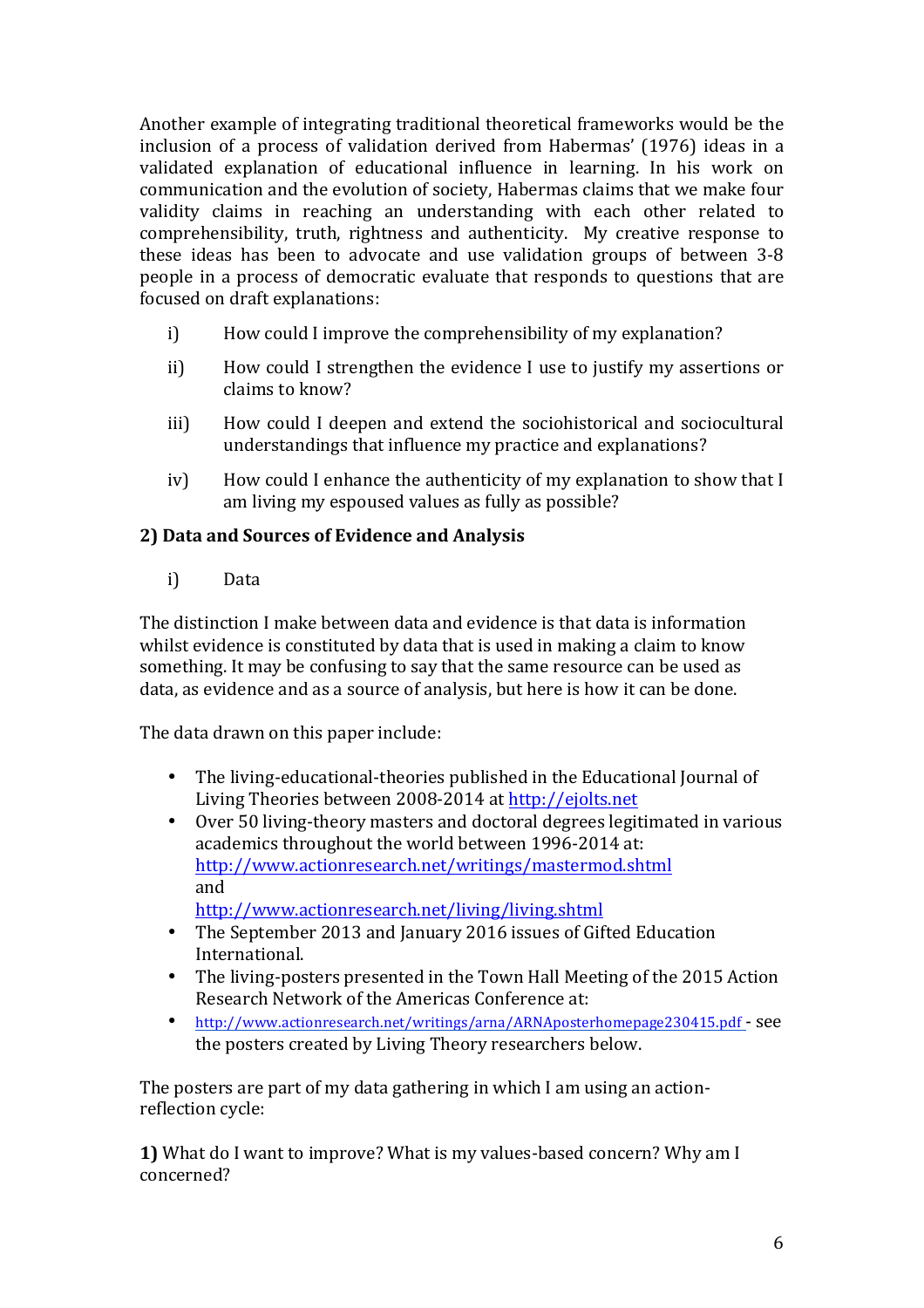**2)** Imagining possibilities and choosing one of them to act on in an action plan. **3)** As I am acting what data will I collect to enable me to judge my educational influence in my professional context as I answer my question? **4)** Evaluating the influence of the actions in terms of values and understandings. **5)** Modifying concerns, ideas and actions in the light of evaluations.

I shall say more about this action-reflection cycles in the section below on sources of analysis.

ii) Sources of evidence

The same resources used as data can also provide sources of evidence of nature and spreading influence of Living Theory research and living-educationaltheories. Each of the masters and doctoral degrees in the data section above have been legitimated by a University as making a contribution to educational knowledge. So, all of these resources provide evidence of the academic legitimacy of Living Theory research and living-educational theories.

iii) Sources of analysis

The same resources used as sources of data and evidence can be sources of analysis for use by members of the Action Research Network of the Americas as practitioner-researchers are learning with and from others. Each of the livingtheories in the data section above includes an analysis in terms of the individual researchers educational influences in their own learning and in the learning of others. Some have extended the analysis into an explanation of educational influence in the learning of the social formation in which the practice is located.

Other texts can provide sources of analysis. Coombs, Potts and Whitehead  $(2014)$  have offered an analysis of the significance of living-global-citizenship from living-theories. This analysis emerged from Potts' original work on livingcitizenship (Potts, 2012).

Sources of analysis of the living-theories of action researchers, contributing to the Action Research Network of the Americas, include a round table conversation at the Inaugural Conference of ARNA in 2013 on 'Creativity And Criticism In The Growth Of Educational Knowledge From Researching One's Own Practice.' (http://www.actionresearch.net/writings/jack/jwarnaprop13.pdf)

Sources of analysis include the 'framing' paper, produced by Jacqueline Delong (2015) for the Town Hall Meeting on the  $8<sup>th</sup>$  May 2015 at the 2015 Action Research Network of the Americas Conference in Toronto.

Sources of analysis include the posters below from researchers and networks developing educational knowledge, theory, practice and opportunities that contribute to the flourishing of humanity. These include individuals and networks from India, Canada, Republic of Ireland, Britain, Croatia, Norway, Australia, Albania, Denmark, the USA and South Africa. The posters were created and offered in response to a request to contribute to a Town Hall Meeting of the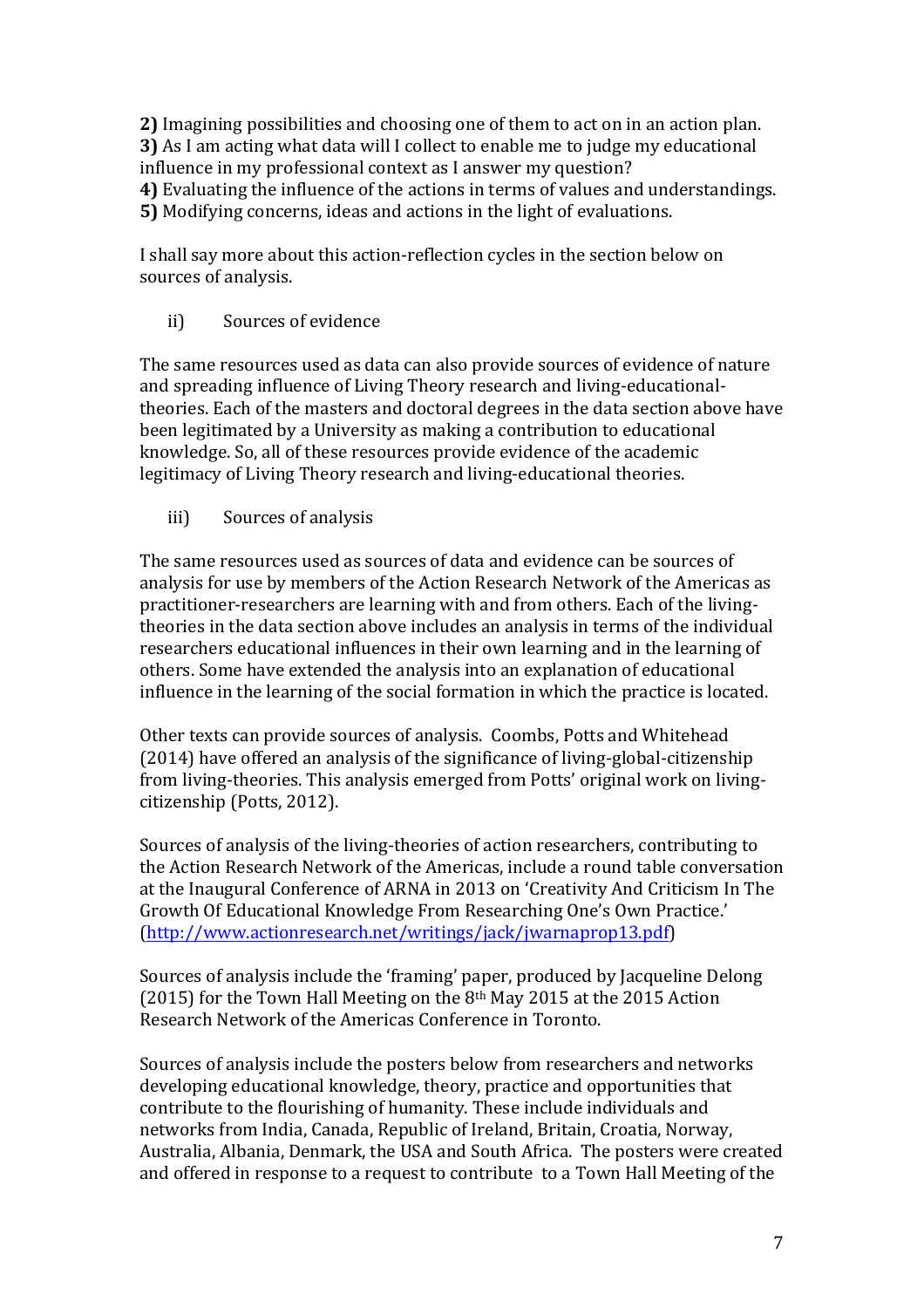Action Research Network of the Americas Conference on the 8<sup>th</sup> May 2015, in Toronto:

....a pdf of an attractive A4 'flier' which includes brief details of your: context; interests; ontological and relational values that motivate you; research passions; details of a few of your key publications; the url to your website if you have one; your contact details and the url to your YouTube video - approximately 2-3 minute video-clip on YouTube of you and which communicates the essentials of your: context; interests; values as the explanatory principles and living standards of judgment to which you hold yourself accountable in your practice; research passions. (Send the original in whatever programme you have used to create your poster as well as pdf please)

Here are the responses at:



http://www.actionresearch.net/writings/arna/ARNAposterhomepage230415.p df

By opening this pdf file you can access the individual and networking livingposters, as well as the video-clips from the individuals and networks. The posters, as a source of analysis, can contribute new understandings of relationally dynamic contributions to practice and knowledge. These contributions can help to explain how the educational influences of Living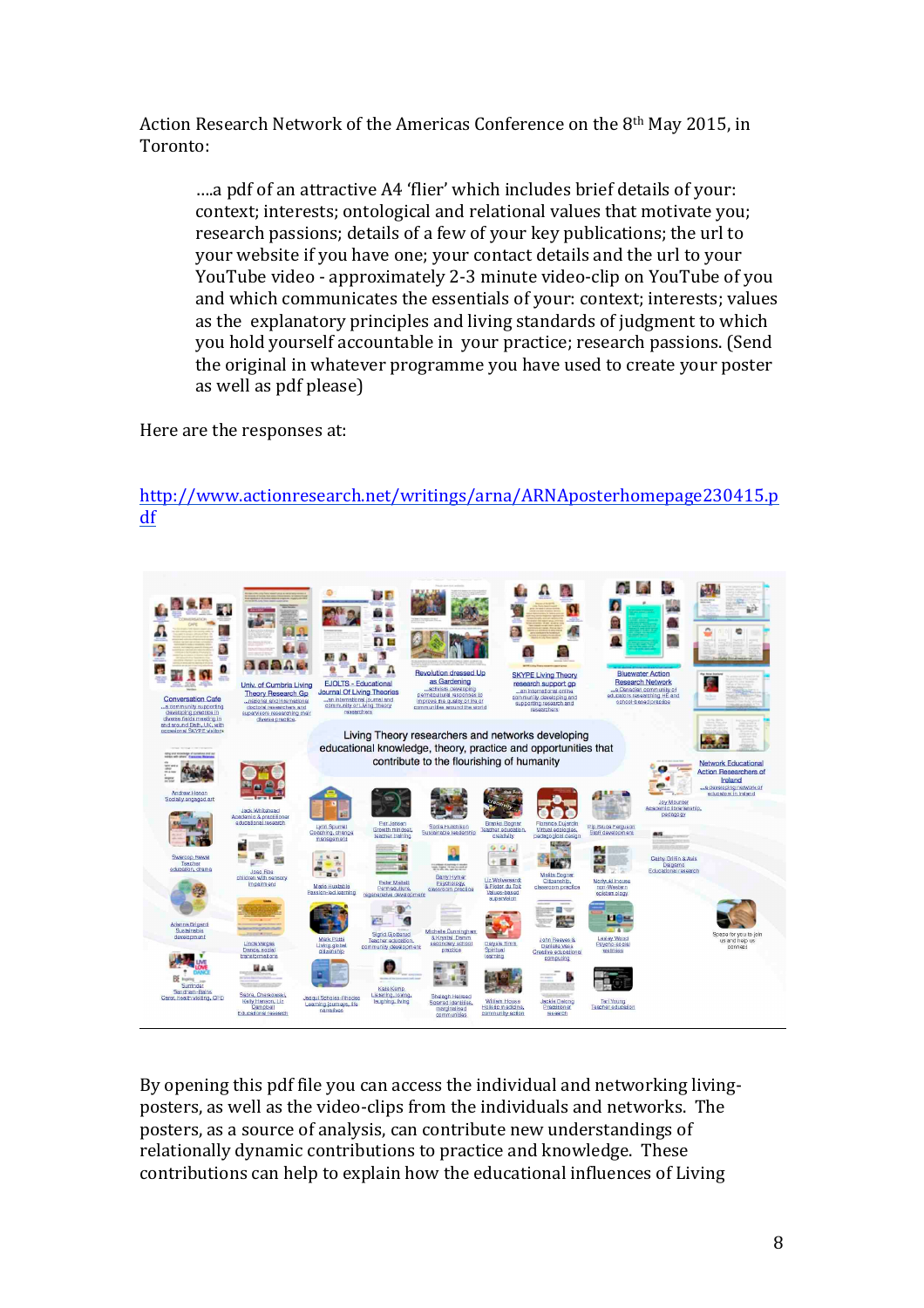Theory research and the living-educational-theories of individuals are enhancing a global movement that carries hope for the flourishing of humanity. This claim is addressed further in the following section on findings, conclusions and reflections.

# **3) Findings, Conclusions, Reflections**

i) Findings

The sources of data, evidence and analysis provided above, have made the case, beyond reasonable doubt, that it is possible for individuals to generate their own living-educational-theories that have been granted academic legitimacy in the Academy, as contributions and original contributions to knowledge. These livingeducational-theories have established the academic legitimacy of an educational epistemology that includes the unit of appraisal of an individual's explanation of their educational influence. It includes living, values-laden standards of judgment that are clarified and evolved in the course of their emergence in practice. It includes the living logic (Whitehead, 2013) of each practitionerresearcher as they generate their unique living-educational-theory. The living logic shows the mode of thought that they use to comprehend their educational influences as rational. The logic of an explanation is important because it is the mode of thought that is appropriate comprehending the real as rational (Marcuse, 1964, p. 105). Much scholarly writing in Western Academies continues to be dominated by Aristotelian logic that eliminates contradictions from correct thought. For 2,500 years formal logicians and dialecticians question the rationality of each other's logic (Marcuse, 1964, p. 111; Popper, 1963, p. 316). The living-logics of Living Theory researchers do not reject the rationality of either formal or dialectical logicians. They draw insights from explanations that are structured by these logics, in the generation of their own living-theory. They embody and express ontological and relational values in their explanations of educational influence with living-logics that appear consistent with a naturally inclusive logic for environmental and educational accountability (Whitehead & Rayner, 2009).

The posters also provide evidence to support the finding of the continuing spreading influence of Living Theory research in enhancing the flow of values and understandings that carry hope for the flourishing of humanity.

ii) Conclusions

This interim conclusion is focused on the practices and knowledges being generated through joint action in learning with and from one another.

The above poster, presented in the Town Hall Meeting of ARNA 2015, shows how the generation of living-educational-theories, by individuals and networks can offer ways of evolving and enhancing the educational influences of ARNA with values, such as living-global-citizenship and living-cultures-of-inquiry (Delong, 2015) that carry hope for the flourishing of humanity.

iii) Reflections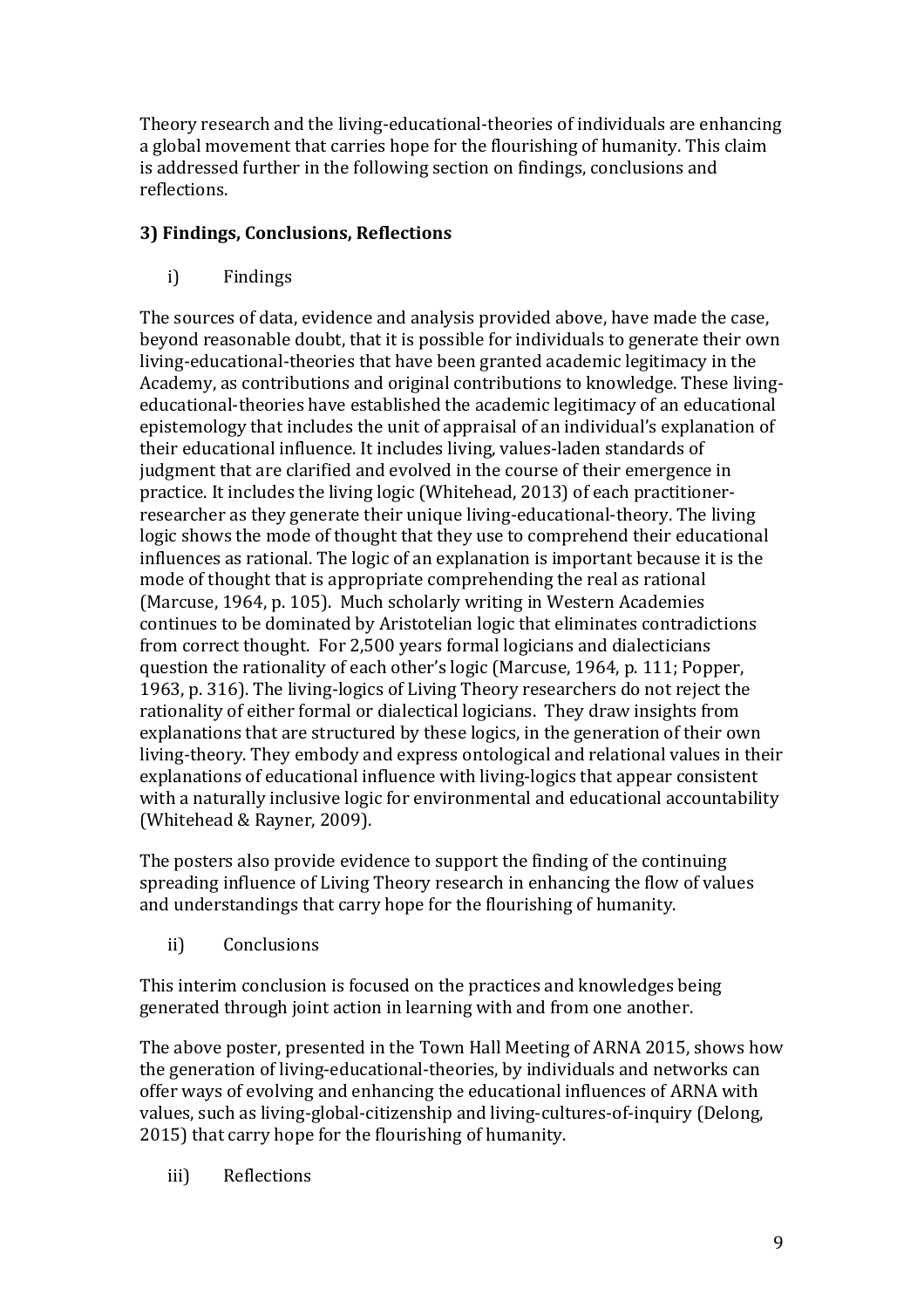Most of my professional life at the University of Bath (1973-2012) was focused on bringing sufficient living-educational-theories into the Academy to transform the unit of appraisal, standards of judgment and logics that defined what counted as educational knowledge. Having accomplished this to my satisfaction, my attention has turned to spreading the educational influence of Living Theory research in local, regional, national and global contexts. In relation to my actionreflection cycle my question is, 'How do I improve my contribution to spreading the educational influence of Living Theory research?'

The reason for my concern is that I continue to believe that at the heart of Living Theory research is the responsibility of the individual practitioner-researcher to live their values and understandings as fully as possible. This responsibility includes the sharing of their explanations of their educational influences in learning from one another within a process of democratic evaluation. I am claiming that the expression of this responsibility will contribute to the growing educational influence and contributions to educational knowledge of the Action Research Network of the Americas as we strengthen our joint actions in learning with and from one another. The creation, gathering and sharing of our living posters offer educational opportunities for joint action in learning with and from one another and for demonstrating how Living Theory researchers can contribute to the Action Research Network of the Americas.

In contributing to the Town Hall Meeting at ARNA 2015, I am working to bring into a connection, individuals and networks of Living-Theory researchers in an educational process of learning of how to extend and deepen the flow of values and understandings that carry hope for the flourishing of humanity.

I shall evaluate my influence as I work at living my values and understandings as fully as possible in terms of the academic legitimacy of new living-standards of judgment (Laidlaw, 1996). I am thinking here of these standards in terms of the relational and ontological values that are used as explanatory principles in explanations of educational influence by individuals and in networks. I shall also evaluate my influence in terms of evidence that relates to the sustained and evolving connections of the 'virtual presences' in the text, images and videos of the posters of individuals and networks in enhancing the influence of Living Theory research.

My intention is to share my evaluation with participants in the Town Hall meeting of ARAN 2015 and with other interested practitioner-researchers in the process of democratic evaluation described above and to use the responses to strengthen the validity of my living-educational-theory. I want to emphasise the uniqueness of the form of each individual's living-theory as there is often cultural pressure within Universities to explain the influence of an individual from within the conceptual frameworks of abstract theories, rather than seeing that a livingtheory cannot be comprehensively explained by any conceptual theory.

So, to return to my question, *How could Living Theory research contribute to the* Action Research Network of the Americas? I have offered my own contribution to answering this question and I am hoping that you will share your own.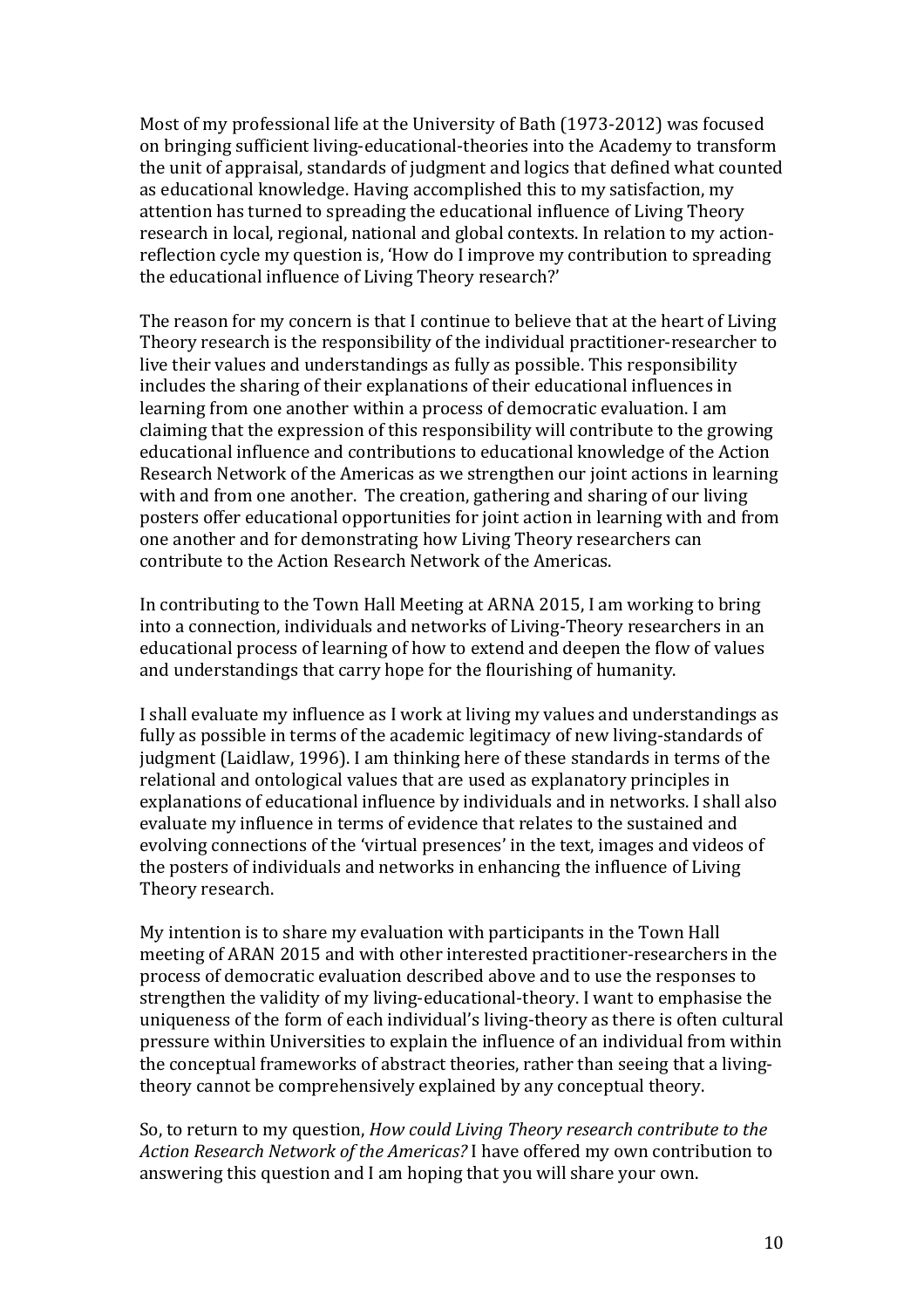#### **References**

Charles, E. (2007) Thesis, How Can I bring Ubuntu As A Living Standard Of Judgment Into The Academy? Moving Beyond Decolonisation Through Societal Reidentification And Guiltless Recognition. Ph.D. Thesis, University of Bath. Retrieved 3 May 2015 from http://www.actionresearch.net/living/edenphd.shtml

Coombes, S., Potts, M., Whitehead, J. (2014) International Educational Development and Learning through Sustainable Partnerships: Living Global Citizenship. London; Palgrave Macmillan.

Delong, J. (2015) A pedagogy of loving into learning in living-cultures-of-inquiry. Presented at the 2015 Action Research Network of the Americas Conference, Ontario Institute For Studies in Education, Toronto, Ontario, Canada, May 9, 2015.

Delong, D., Griffin, C., Campbell, E. & Whitehead, J. (2013) The significance of living-theory action research in a culture of inquiry transforms learning in elementary, high school and post-graduate settings. *Educational lournal of Living Theories,* 6(2); 78-96. 

Hirst, P. (Ed.) (1983) Educational Theory and its Foundation Disciplines. London;RKP

Huxtable, M. & Whitehead, J. (2015) How does Living Educational Theory research enable individuals to research into their higher education to improve it and contribute to educational knowledge? A paper presented at a meeting of the BERA Higher Education, Special Interest Group on *'Researching into Higher Education: Innovative Research Methods'* 8th May 2015, Institute of Education, London

Inoue, N. (2015) Beyond Actions: Psychology of Action Research for Mindful Educational Improvement. New York; Peter Lang.

Inoue, N. (2012) Mirrors of the Mind: Introduction to Mindful Ways of Thinking Education. New York; Peter Lang.

Laidlaw, L. (1996) How can I create my own living educational theory as I offer you an account of my educational development? Ph.D., University of Bath. Retrieved 5 May 2015 from http://www.actionresearch.net/living/moira2.shtml Marcuse, H. (1964) One Dimensional Man, London; Routledge and Kegan Paul.

McTaggart, R. (1992) Reductionism and Action Research: Technology versus convivial forms of life, pp.  $47-61$  in Bruce, C. S. & Russell, A. L. (1992) Transforming Tomorrow Today. Brisbane, University of Queensland, Australia.